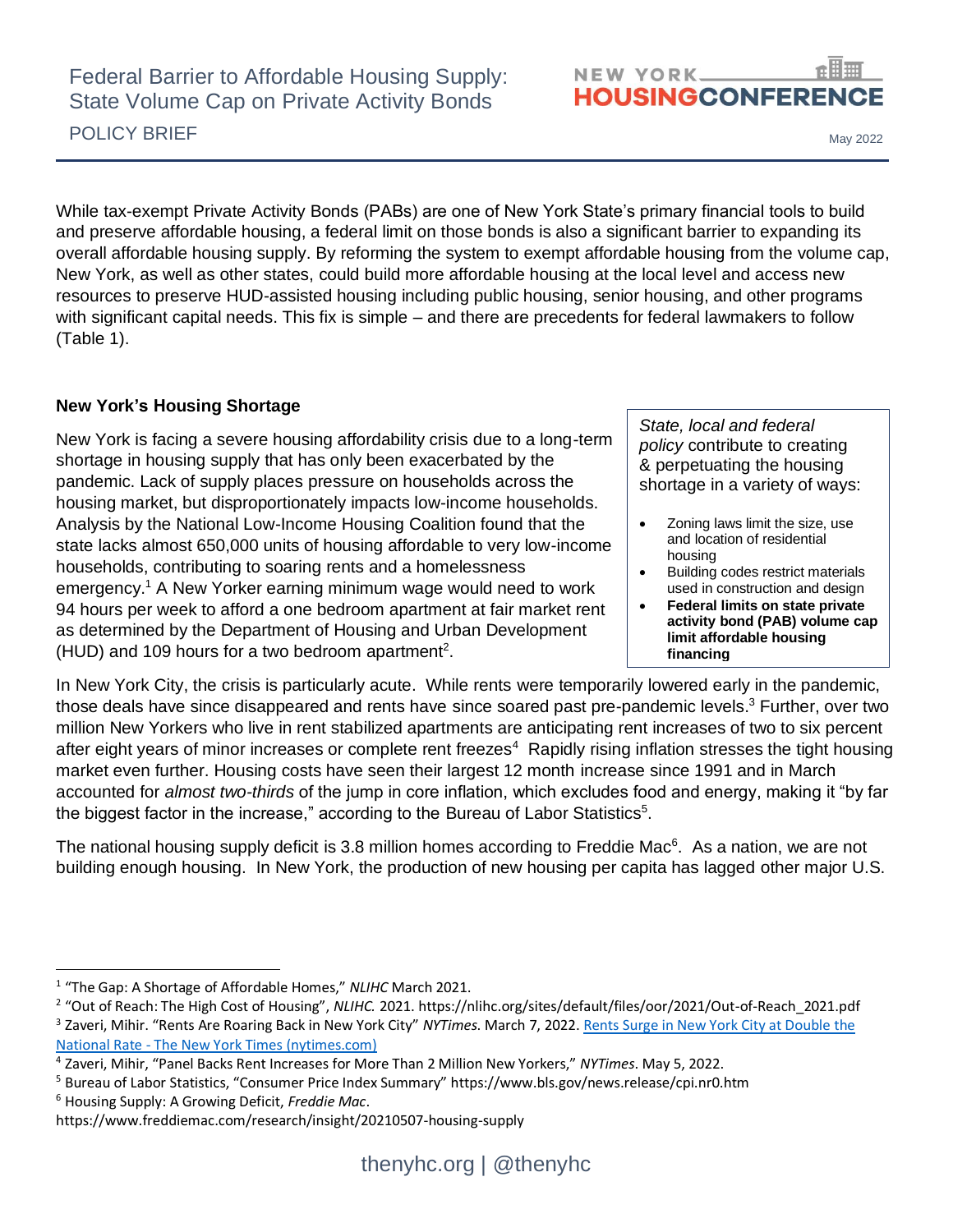metros over the past decade. The New York City metro area created only 23 new housing units per every 1,000 residents annually over the last decade, far behind the national average and other similar metros.<sup>7</sup>



*Source: NYC Department of City Planning, "NYC Thinking Regionally"*

Further, in New York City, housing supply has lagged significantly behind population growth across the city in the past decade:

| <b>Borough</b>  | <b>Units Permitted</b><br>from 2010-2020 | <b>Population Growth</b><br>from 2010-2020 |
|-----------------|------------------------------------------|--------------------------------------------|
| <b>Bronx</b>    | 40,200                                   | 87,546                                     |
| <b>Brooklyn</b> | 86,800                                   | 231,374                                    |
| Manhattan       | 52,500                                   | 108,378                                    |
| Queens          | 54,700                                   | 174,742                                    |
| Staten Island   | 7,274                                    | 27,017                                     |

*Source: NYC Department of City Planning*

The preservation of public housing is also critical to NY's housing supply. The New York City Housing Authority (NYCHA), which serves over 350,000 New Yorkers is the largest source of housing affordable in NYC to those with the lowest incomes, accounting for almost 60 percent of all units affordable to extremely low-income (ELI) households and 30 percent of all units affordable to very low-income households<sup>8</sup>. And by law it is permanently affordable housing. However, NYCHA residents are currently living under deteriorating conditions, including mold, lead paint, and inconsistent heat and hot water. These units are at risk of becoming uninhabitable, with \$40 billion in unfunded capital needs, a price tag which only continues to grow.

## **Tax-Exempt Private Activity Bonds Fuel Affordable Housing Production**

PABs are a vital financing tool for expanding the supply of affordable housing. At marginal expense to the federal government, PABs create a huge multiplier effect that bolsters our country's rental and owner-occupied housing stock, while also producing jobs and beneficial long lasting economic effects.. Private activity bonds for affordable housing come with as-of-right Low Income Housing Tax Credits (LIHTC), which provide equity, at no expense to the project, for the development and preservation of affordable housing for low-income

<sup>&</sup>lt;sup>7</sup> "NYC Metro Housing Production," *Department of City Planning*. November 2021. <u>NYC Thinking Regionally (November 2021)</u> -[Housing Production \(mailchi.mp\)](https://mailchi.mp/planning.nyc.gov/november-2021-housing-production?e=%5bUNIQID%5d) (Do you mean Department of City Planning?)

<sup>8</sup> NYU Furman Center, "NYCHA's Outsized Role In Housing New York's Poorest Households." December 2018. https://furmancenter.org/files/NYCHA\_Brief\_12-17-18.pdf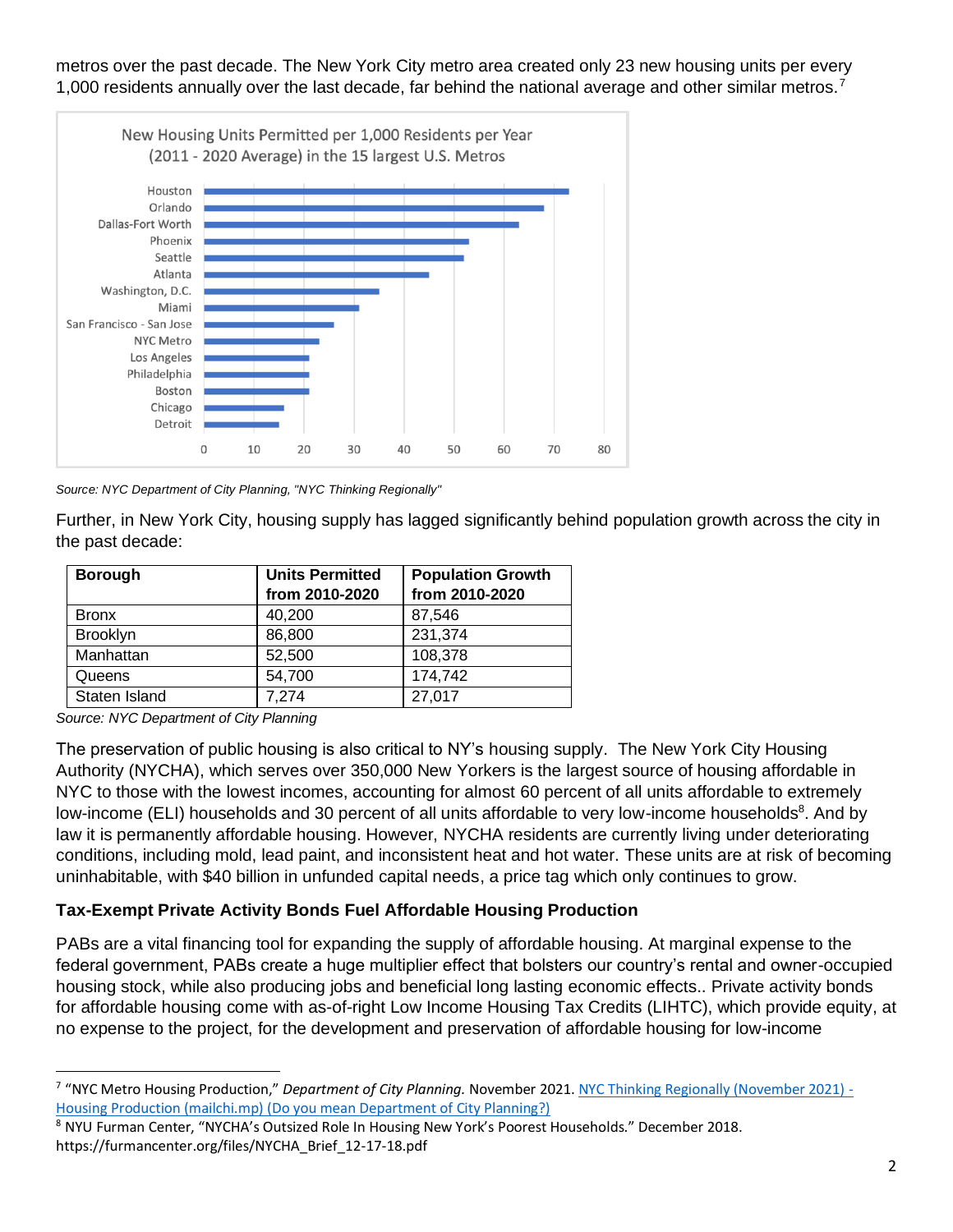households. However, these bonds are a finite resource, limited by the Federal "volume cap," which caps the volume of tax-exempt private activity bonds each state can issue. Newly received volume cap that is not used by the end of the year may be carried forward for use in one of the next three years. Left unused after three years, the authority to issue these bonds expires.

Every year, new cap is allocated to each state based on a formula set by the U.S. Congress. In 2020 the PAB volume cap was \$105 per capita, making New York's cap \$2,042,623,905<sup>9</sup>. Volume cap per capita has only increased about 16 percent over the past decade, making it a largely static resource that hasn't kept pace with rising housing costs or the demand for affordable housing.

# **Volume Cap Is a Financing Barrier to Expanding Affordable Housing Supply**

While PABs have several uses, 88 percent of issuances in 2020 went to multi- and single-family housing, continuing an upward trend of almost a decade, most of which is attributed to the increased demand for affordable rental housing and attendant increases in multifamily development. Additionally, some states came to recognize that prioritizing the use of volume cap for rental housing was the most efficient use of this resource because the bonds came with tax credits, which are not available for other uses of the bonds (e.g., economic development projects.) Nationally, the total amount of multifamily bonds issuances have nearly *doubled* in only a few years from \$7.2 billion in 2017 to over \$13 billion in 2020. The number of apartments expected to be built from PABs increased by almost 20 percent in just one year from 2019 to 2020.

New York uses virtually all of its cap on affordable housing, financing the creation or preservation of about 10,000 units of affordable housing annually through the City and State affordable housing plans. Demand for additional volume cap is great, with demand outstripping supply. As a result, some "shovel ready" projects must sometimes wait several years before receiving financing.

As communities face housing supply shortages across the country, more states are reaching their maximum allowable PAB issuance like New York. Many states issued record levels of PABs in 2019 and 2020 while eight states – California, the District of Columbia, Massachusetts, Minnesota, New Mexico, Rhode Island, Utah and Washington – issued more PABs than their annual cap in 2020<sup>10</sup>. States have also been carrying forward less unused cap over the past several years, reducing their overall capacity. This prevents states from fully addressing supply and preservation needs. Further, the Infrastructure Investment and Jobs Act (IIJA) created two additional uses for PABs – broadband projects and carbon capture facilities – that could potentially compete with housing for usage.

# **Volume Cap Exemptions Help Achieve the Public Good**

There have been exceptions made to state volume cap for 17 activities – 14 of which have been completely exempt from the cap – that contribute to the public good ranging from transportation infrastructure to schools to green buildings as seen in Table 1. These exceptions have allowed localities to build critical infrastructure without taking away tax exempt bonds for other purposes and preserving state resources to address other needs. Congress has addressed these exceptions in multiple ways. For example:

- 1. Large scale infrastructure such as airports, docks and wharves that are government owned and for public use are exempt from volume cap<sup>11</sup>.
- 2. To address mounting capital needs for school construction and repair, Congress established a separate cap for financing public educational facilities equal to the greater of \$10 times the state population or \$5 million $^{12}$ .

<sup>&</sup>lt;sup>9</sup> New York State Division of Budget, "2020 IDB Cap Final Allocation Report"

<sup>&</sup>lt;sup>10</sup> Novogradac, "Despite Pandemic Concerns, Multifamily Private Activity Bond Issuance Reaches New Record of \$17.2 Billion in 2020," November 5, 2021. https://www.novoco.com/notes-from-novogradac/despite-pandemic-concerns-multifamily-privateactivity-bond-issuance-reaches-new-record-172-billion

<sup>11</sup> "Private Activity Bonds: An Introduction," *Congressional Research Service*. January 31, 2022.

<sup>12</sup> Stan Provus, "Volume Cap Overview," *CDFA.* https://www.cdfa.net/cdfa/cdfaweb.nsf/ord/dec2007spot.html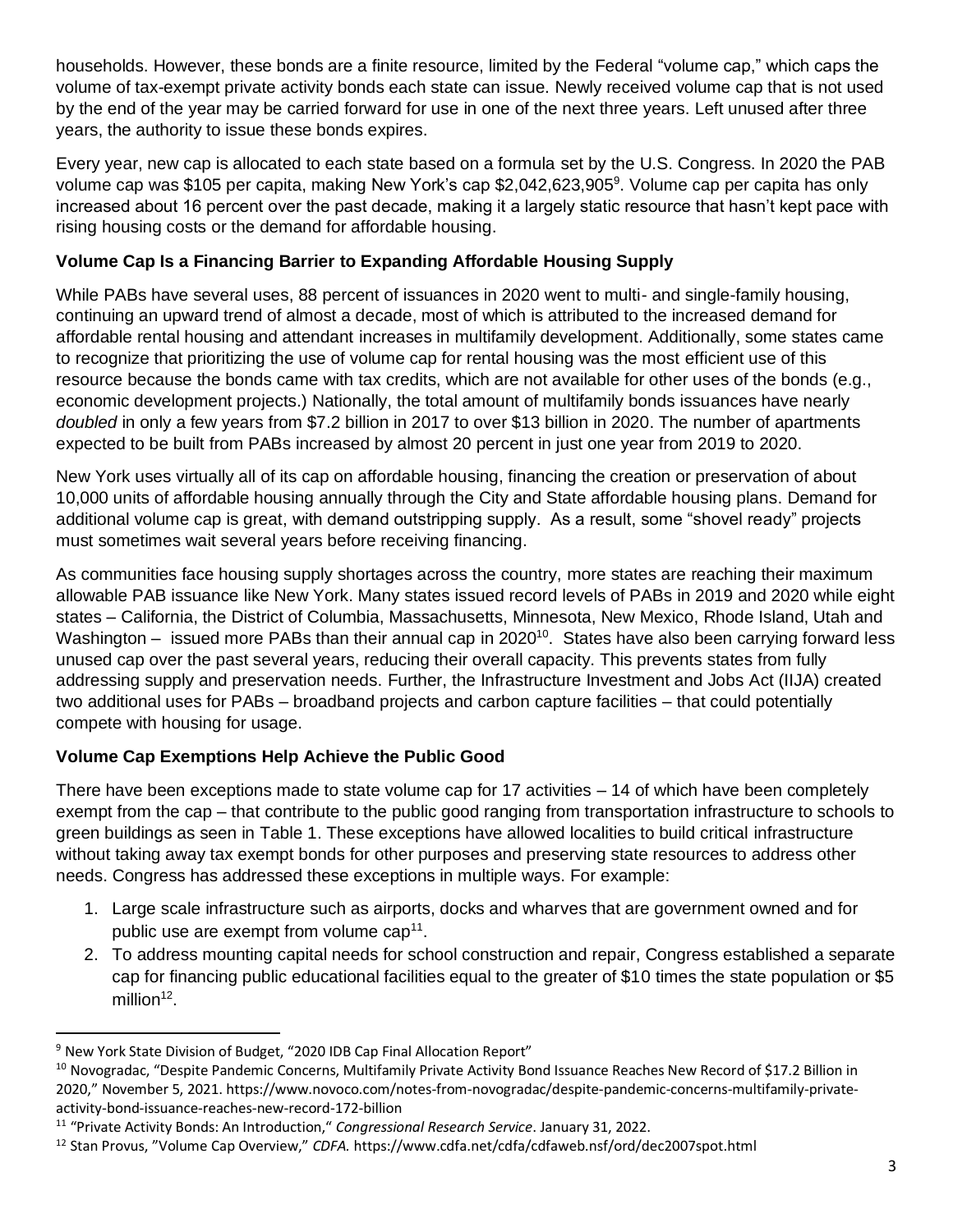- 3. Provisions in the 2004 American Jobs Creation Act authorized \$2 billion in tax exempt bonds not subject to volume cap for qualified innovative green projects with language specific enough to restrict it to four projects.
- 4. Similarly, Congress authorized \$15 billion in tax exempt bonds not subject to volume cap for highway and surface freight transfer facilities to address the challenges in our transportation systems<sup>13</sup>.
- 5. For three uses, only 25 percent of bonds contribute to the cap. This includes private projects to expand broadband access to underserved areas and facilities that capture carbon dioxide from the air, both of which were included in the IIJA passed just last year.

The affordable housing crisis is an emergency affecting the lives of millions of Americans and the stability of our communities. Adding affordable housing projects to this list of exceptions would allow localities to build and preserve more desperately needed affordable housing.

| <b>Qualified Private Activities</b>               |                                                                                                               |                                       |                                |  |  |
|---------------------------------------------------|---------------------------------------------------------------------------------------------------------------|---------------------------------------|--------------------------------|--|--|
| Internal<br><b>Revenue</b><br><b>Code Section</b> | <b>Type of Private Activity</b><br>(Italicized activities must be owned by the issuing government to qualify) | <b>Subject</b><br>to<br>Volume<br>Cap | Year<br><b>Establish</b><br>ed |  |  |
| \$142(n)                                          | Qualified broadband projects (government)                                                                     | <b>No</b>                             | 2021                           |  |  |
| §1400U-3                                          | Recovery zone facility bonds                                                                                  | No                                    | 2009                           |  |  |
| \$142(l)                                          | Qualified green building and sustainable design projects                                                      | No                                    | 2005                           |  |  |
| \$142(m)                                          | Qualified highway and surface freight transfer facilities                                                     | No                                    | 2005                           |  |  |
| \$142(k)                                          | Qualified public educational facilities                                                                       | No                                    | 2001                           |  |  |
| §1394                                             | New empowerment zone facilities                                                                               | No                                    | 1994                           |  |  |
| \$142(i)                                          | Environmental enhancements of hydroelectric generating facilities                                             | <b>No</b>                             | 1992                           |  |  |
| §142(i)                                           | High-speed intercity rail facilities (government)                                                             | <b>No</b>                             | 1988                           |  |  |
| §142(c)                                           | Airports                                                                                                      | <b>No</b>                             | 1968                           |  |  |
| \$142(c)                                          | Docks and wharves                                                                                             | <b>No</b>                             | 1968                           |  |  |
| \$142(a)(6)                                       | Solid waste disposal facilities (government owned)                                                            | No                                    | 1968                           |  |  |
| \$143(b)                                          | Qualified veterans' mortgage bond                                                                             | No                                    | 1968                           |  |  |
| §145                                              | Qualified 501(c)(3) bond                                                                                      | No                                    | 1968                           |  |  |
| §150                                              | Current refunding bonds not exceeding outstanding amount of refunding<br>bonds                                | No(2)                                 | 1968                           |  |  |
| \$142(h)                                          | Qualified hazardous waste facilities                                                                          | Yes                                   | 1986                           |  |  |
| §142(g)                                           | Local district heating and cooling facilities                                                                 | Yes                                   | 1982                           |  |  |
| \$142(c)                                          | Mass commuting facilities                                                                                     | Yes                                   | 1981                           |  |  |
| \$144(b)                                          | Qualified student loan bond                                                                                   | Yes                                   | 1976                           |  |  |
| \$142(e)                                          | Water furnishing facilities                                                                                   | Yes                                   | 1968                           |  |  |
| \$142(a)(5)                                       | Sewage facilities                                                                                             | Yes                                   | 1968                           |  |  |
| \$142(a)(6)                                       | Solid waste disposal facilities (private owned)                                                               | Yes                                   | 1968                           |  |  |
| \$142(d)                                          | Qualified residential rental projects                                                                         | Yes                                   | 1968                           |  |  |
| §142(f)                                           | Local electric energy or gas furnishing facility                                                              | Yes                                   | 1968                           |  |  |
| \$143(a)                                          | Qualified mortgage bond                                                                                       | Yes                                   | 1968                           |  |  |
| §144(a)                                           | Qualified small issue bond                                                                                    | Yes                                   | 1968                           |  |  |
| \$144(c)                                          | Qualified redevelopment bond                                                                                  | Yes                                   | 1968                           |  |  |

## **Table 1: Qualified Private Activities**

<sup>&</sup>lt;sup>13</sup> US Dept of Treasury, "Acting Deputy Assistant Secretary For Tax Policy Eric Solomon Testimony" https://home.treasury.gov/news/press-releases/js4121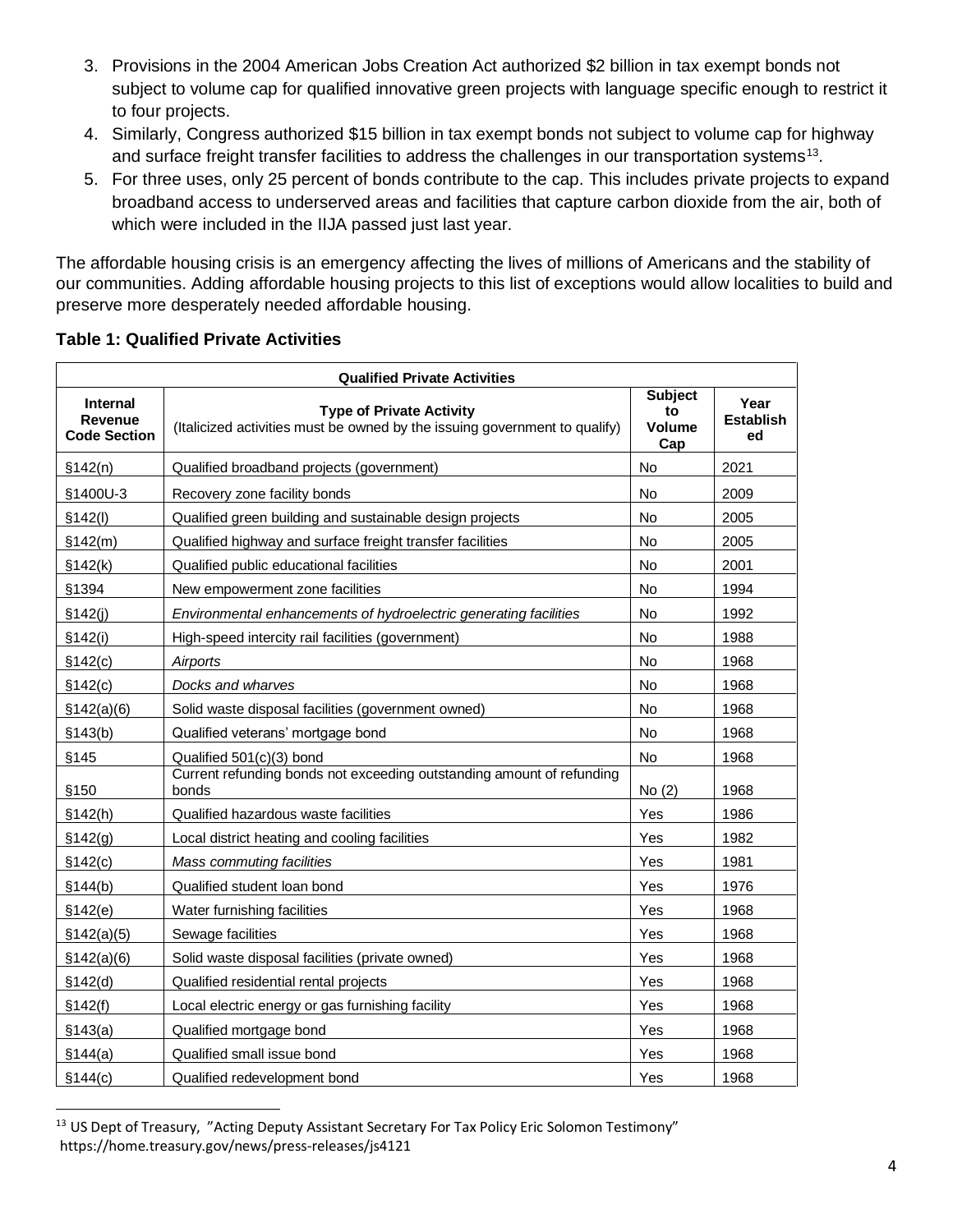| §150                                                                                                                                                                    | Current refunding bonds exceeding outstanding amount of refunding<br>bonds | Yes    | 1968 |  |
|-------------------------------------------------------------------------------------------------------------------------------------------------------------------------|----------------------------------------------------------------------------|--------|------|--|
| \$142(n)                                                                                                                                                                | Qualified broadband projects (private)                                     | Yes(1) | 2021 |  |
| \$142(0)                                                                                                                                                                | Qualified carbon capture facilities                                        | Yes(1) | 2021 |  |
| \$142(i)                                                                                                                                                                | High-speed intercity rail facilities (private)                             | Yes(1) | 1988 |  |
| (1)25% of the bond issue is included in the cap.<br>(2) Maturity limitations apply for refundings of qualified mortgage revenue bonds and qualified student loan bonds. |                                                                            |        |      |  |
| Source: Congressional Research Service: Private Activity Bonds: An Introduction                                                                                         |                                                                            |        |      |  |

# **Affordable Housing Stimulates the Economy**

Increasing supply will not just provide families with safe, affordable housing but it will also help stimulate the economy and generate jobs. New York's pandemic economic recovery is behind other states and experts project it will take years before the state gets back to its pre-pandemic economic level. At the same time, affordable housing investment is a countercyclical tool that has a positive multiplier effect, creating thousands of jobs, generating new tax revenue and billions in economic spending – in the process, shortening the economic crisis and reducing its severity. Every 100 units of affordable housing creates 120 construction jobs, 135 indirect and induced jobs, and \$43.5 million in direct, indirect, and induced economic spending. Over the long-term, after construction is completed, those units generate 4 permanent on-site jobs, 32 ongoing direct, indirect, and induced jobs, and \$8 million in sustained economic activity per year.<sup>14</sup>

LIHTC generated by PABs helps finance the overwhelming majority of new low-income housing and is critical to meeting our housing supply needs. Leveraging private equity at no cost to the projects, the program produces affordable housing that serves incomes from 30 to 80 percent of AMI, with all LIHTC units in a development averaging at 60 percent AMI. Since its creation in 1986, the program overall has developed or preserved over 240,000 homes in New York, generated \$15 billion in tax revenue and over \$43 billion in wages and business income<sup>15</sup>.

## **The Solution for This Political and Economic Moment**

With rents and home prices soaring across the U.S. and rising inflation and interest rates, every state and every community is feeling the impact. There is political will to address the supply shortage. We are grateful for recent increases in the HUD budget, but a significant HUD expansion to address our supply shortage will likely not gain support in the immediate future. However, a tax-side solution is possible.

There are several tax side proposals to allow more efficient uses of PABs that would produce meaningful increases in supply. Lowering the "50 percent test"<sup>16</sup> to 25% would [double housing production](http://thenyhc.org/wp-content/uploads/2021/08/PAB_Brief_Final.pdf) in NY over the next decade<sup>17</sup>. The SAVE Act would create an exception to volume cap for the preservation, improvement, or replacement of federally-assisted buildings to aid public and other HUD-assisted housing. Expanding eligible uses of recycled bonds would free up to \$200 million annually in NY. <sup>18</sup>*However, exempting the cap for* 

<sup>&</sup>lt;sup>14</sup> Economic Impacts of Affordable Housing on New York State's Economy. By HR&A Advisors, for NYSAFAH. Feb. 10, 2017. https://www.nysafah.org/cmsBuilder/uploads/nysafah-economic-impact-of-affordable-housing-2017-update-(2011-2015) final\_001.pdf

<sup>15</sup> "New York Housing Credit State Fact Sheet," *The ACTION Campaign*. https://rentalhousingaction.org/new-york/

<sup>&</sup>lt;sup>16</sup> Affordable multifamily rental projects are typically offered low-interest financing and automatically generate as of right 4% Low Income Housing Tax Credits, if they meet the "50 percent test," which requires that 50 percent of a development's qualified development be financed by PABs. To meet this requirement for affordable housing projects, more bonds must be allocated during the construction period than are needed to finance the project over the long-term.

<sup>&</sup>lt;sup>18</sup> In 2008 Congress authorized the "recycling" of tax-exempt multifamily Housing Bonds so that states could use the proceeds from the repayments of those bonds to finance more affordable multifamily bond-financed housing. Recycled bonds currently may only be used to finance multifamily housing. Broadening eligible use to include single family housing as proposed in the AHCIA would